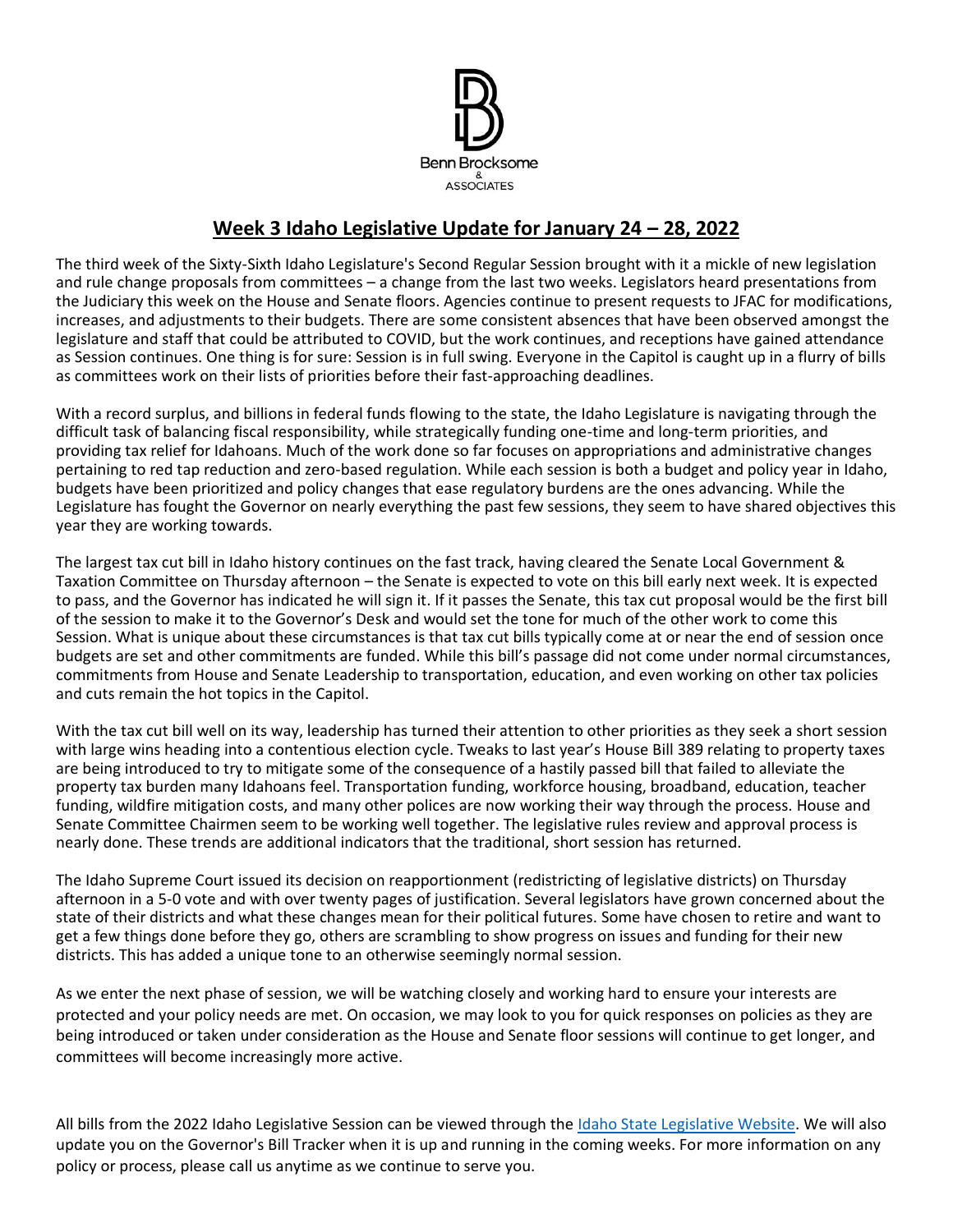

# **Policies**

A link to the Governor's State of the State Address and Budget Highlights can be viewed [HERE.](https://gov.idaho.gov/pressrelease/gov-little-highlights-plan-for-education-investments-tax-relief-in-2022-state-of-the-state-and-budget-address/)

## **S1234 – [Dental Hygienist Endorsements](https://legislature.idaho.gov/sessioninfo/2022/legislation/S1234/) Senate Commerce and Human Resources Committee**

S1234 removes outdated extended access licensure endorsement for Idaho licensed dental hygienists to practice in an extended access setting under the supervision of a dentist. This bill will allow for dental hygienists to prescribe authorized treatment.

**Sponsor: Sen. Lakey (R-12)**

#### **HB 436 – [Income Taxes](https://legislature.idaho.gov/sessioninfo/2022/legislation/H0436/) (57-13) Passed the House – Senate Floor**

HB 436 makes several changes to Idaho State Code in an effort to cut taxes. First it takes the income tax brackets from five down to four. It also lowers each brackets rate to 1%, 3%, 4.5%, and 6% starting January 1, 2022. This results in an estimated \$250 million in ongoing income tax relief.

This bill also uses \$94 million in funds amassed from online sales tax to provide a one-time sales tax rebate for all Idahoans who file an income tax return, regardless of whether they owe or not. The State will return the greater amount of either 12% of personal income tax from 2020 or \$75 for each taxpayer and dependent, the sales tax rebate for all Idahoans is estimated to be a total of \$350 million statewide and one time.

**Sponsors: Rep. Harris (R-21), Rep. Moyle (R-14), Sen. Rice (R-10), and Sen. Grow (R-14).**

## **HB 444 - [Extending Sunset of Coronavirus Limited Immunity Act](https://legislature.idaho.gov/sessioninfo/2022/legislation/H0444/) House Floor**

HB 444 intends to extend the end date of the Coronavirus Limited Immunity Act from July 1, 2022, to July 1, 2023. **Sponsors: Rep. Young (R-31), Rep. Kerby (R-9), and Rep. Skaug (R-12) – co-sponsored by Sen. Lakey (R-12) and Rep. Monks (R-22).**

## **HB 445 – [Care of Vaccines, Antitoxins, and Other Sera](https://legislature.idaho.gov/wp-content/uploads/sessioninfo/2022/legislation/H0445.pdf) - House Floor**

HB 445 repeals Section 39-1501, which relates to vaccines, antitoxins, and other sera. The section has been noted to be outdated.

**Sponsor: Representative Blanksma (R-23).**

## **HB 446 – [Controlled Substance, Nabiximols](https://legislature.idaho.gov/sessioninfo/2022/legislation/H0446/) House Floor**

HB 446 revises Uniformed Controlled Substances Act to update the definitions of "marijuana" and "tetrahydrocannabinols" under Idaho's Uniform Controlled Substance Act to exclude nabiximols in a drug product form approved by the FDA. The passage will allow nabiximols to be prescribed after the approval of the drug from the FDA and scheduled by the DEA.

**Sponsors: Representative Wood (R-27) and Senator Martin (R-15).**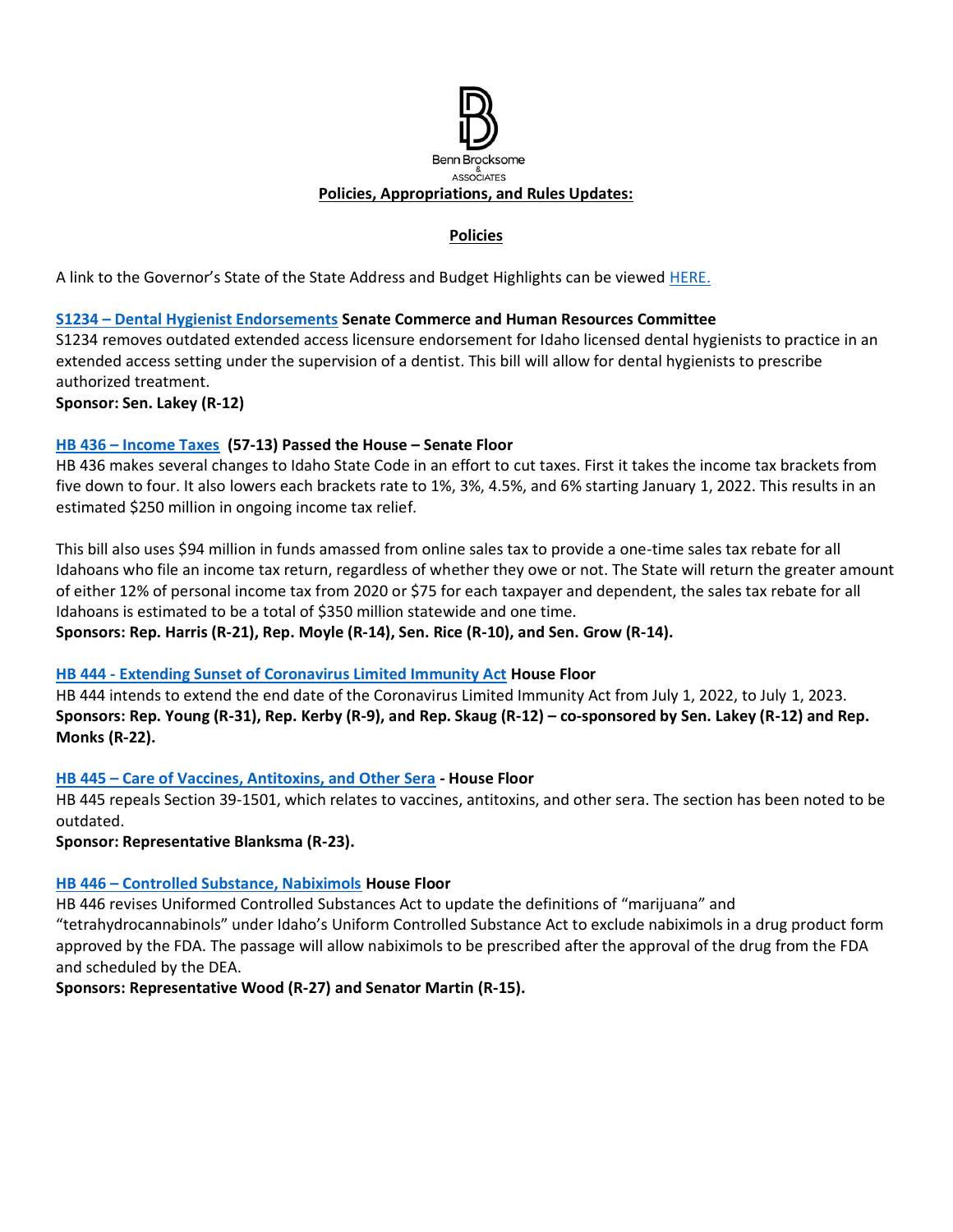

## **HB 450 – [Unemployment Insurance Tax Rates](https://legislature.idaho.gov/sessioninfo/2022/legislation/H0450/) House Floor**

HB 450 would maintain the base tax rate for unemployment insurance on employers at 2021 levels for years 2022 and 2023. Per the Fiscal Note and Statement of Purpose, this legislation would result in a \$64 million decrease in the Unemployment Insurance Trust Fund over two consecutive years, reducing the tax burden on Idaho businesses that same amount over the two-year period.

**Sponsor Rep. Syme (R-11)**

#### **HCR 029 – [Intervention & Severe Emotional Trauma](https://legislature.idaho.gov/sessioninfo/2022/legislation/HCR029/) House Health & Welfare Committee**

This resolution aims to heighten awareness within the legislative body and greater network of state personnel of the short and long-term impacts of childhood trauma have on people and encouraging the implementation of appropriate intervention techniques in their intrapersonal relationships.

**Sponsors: Sen. Nelson (D-5), Sen. Agenbroad (R-13), Rep. Green (D-18), Rep. Lickley (R-25).**

#### **HB 461 – [Armed Forces Scholarships](https://legislature.idaho.gov/sessioninfo/2022/legislation/H0461) House Education Committee**

Currently, the state Armed Forces Scholarship's availability is exclusive to family members of armed service members killed in combat. The intent of this proposal is to expand the availability of this opportunity to families of those lost in training incidents. This idea came from the Army National Guard incident near Lucky Peak in February 2021 where three lives were lost in a helicopter crash.

**Sponsors: Rep. Mathias (D-19).**

## **HB 464 – [Workers Compensation Claims & Vaccine Mandates](https://legislature.idaho.gov/sessioninfo/2022/legislation/H0464/) House Business Committee**

This proposal would update existing law to include vaccine-related complications as a result of employer vaccine mandates as being a compensable incident.

**Sponsors: Rep. Monks (R-22) and Rep. Skaug (R-12).**

## **S1239 – [Legislative Session Uniformity](https://legislature.idaho.gov/sessioninfo/2022/legislation/S1239/) Senate State Affairs Committee**

Ensures that each regular session of the legislature shall adjourn by a certain date. It is intended to keep the legislative session uniform and part time but makes exceptions for declared disasters and emergency events. **Sponsor: Sen. Guthrie (R-28)**

#### **S1245 - [Board of Pharmacy Definitions](https://legislature.idaho.gov/sessioninfo/2022/legislation/S1245/) Senate Judiciary, Rules, & Administration Committee**

S1245 repeals Section 54-1704 which relates to various pharmaceutical definitions. Technical corrections to the language and the removal of definitions have been made that are reflected in other relevant section. This bill does not add new requirements but is used to add clarity. **Sponsor: Sen. Harris (R-32)**

#### **S1246 - [Uniform Controlled Substance Act](https://legislature.idaho.gov/sessioninfo/2022/legislation/S1246/)**

S1246 to meant to reflect the DEA controlled substance decisions for 2021. This includes synthetic opioids in Schedule I, opiates in Schedule II, and anticonvulsant substance in Schedule V. **Sponsor: Sen Wintrow (D-19)** 

#### **S1247 – [Establishing Technical Schools](https://legislature.idaho.gov/sessioninfo/2022/legislation/S1247/) Senate Judiciary, Rules, & Administration Committee**

**Presented by: State Board of Education**